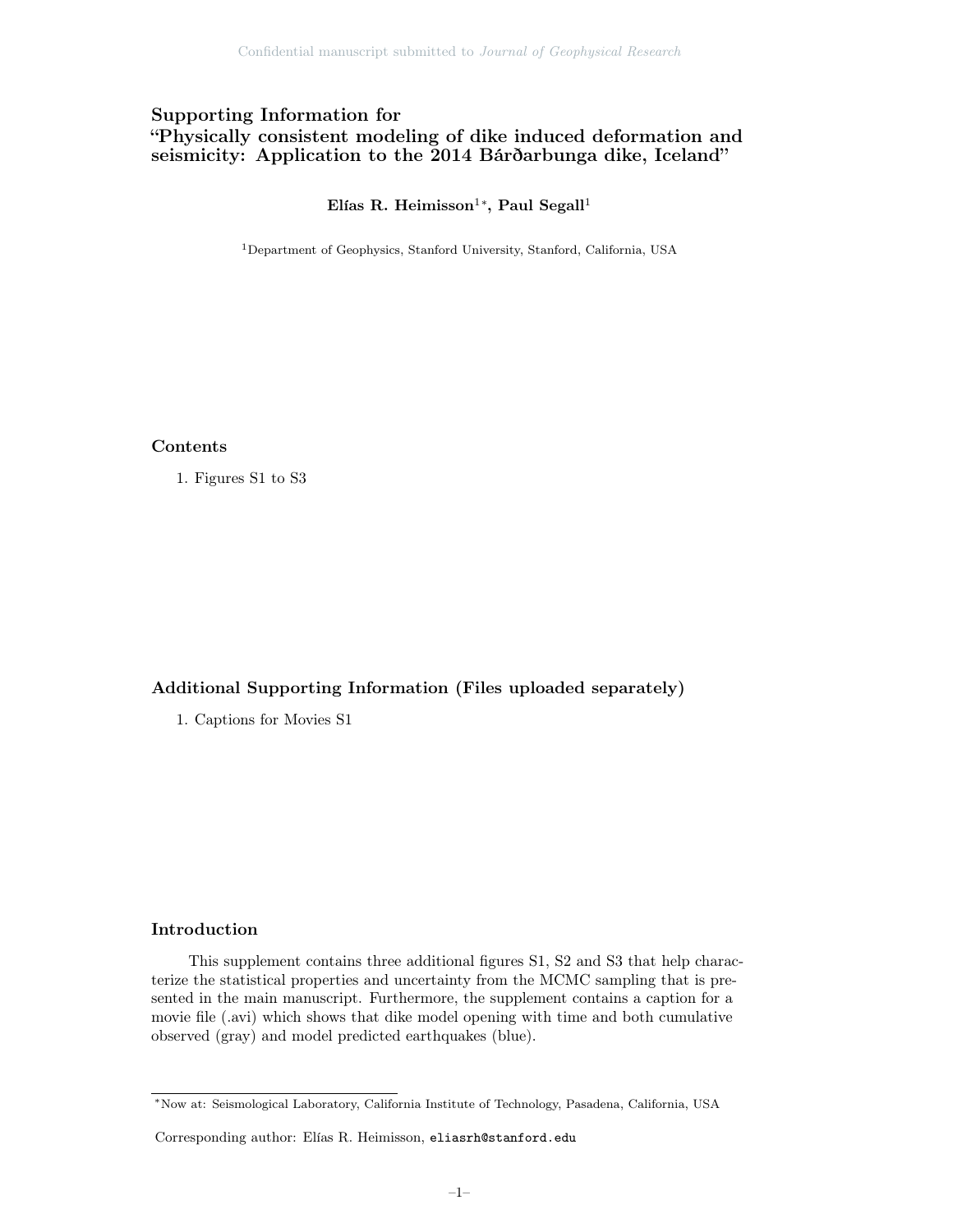

Figure S1. Median value from MCMC sampling of each parameter in each voxel. The median may not correspond to a highly probable set of model parameters due to the theory being strongly nonlinear and the distributions tend to be multimodal.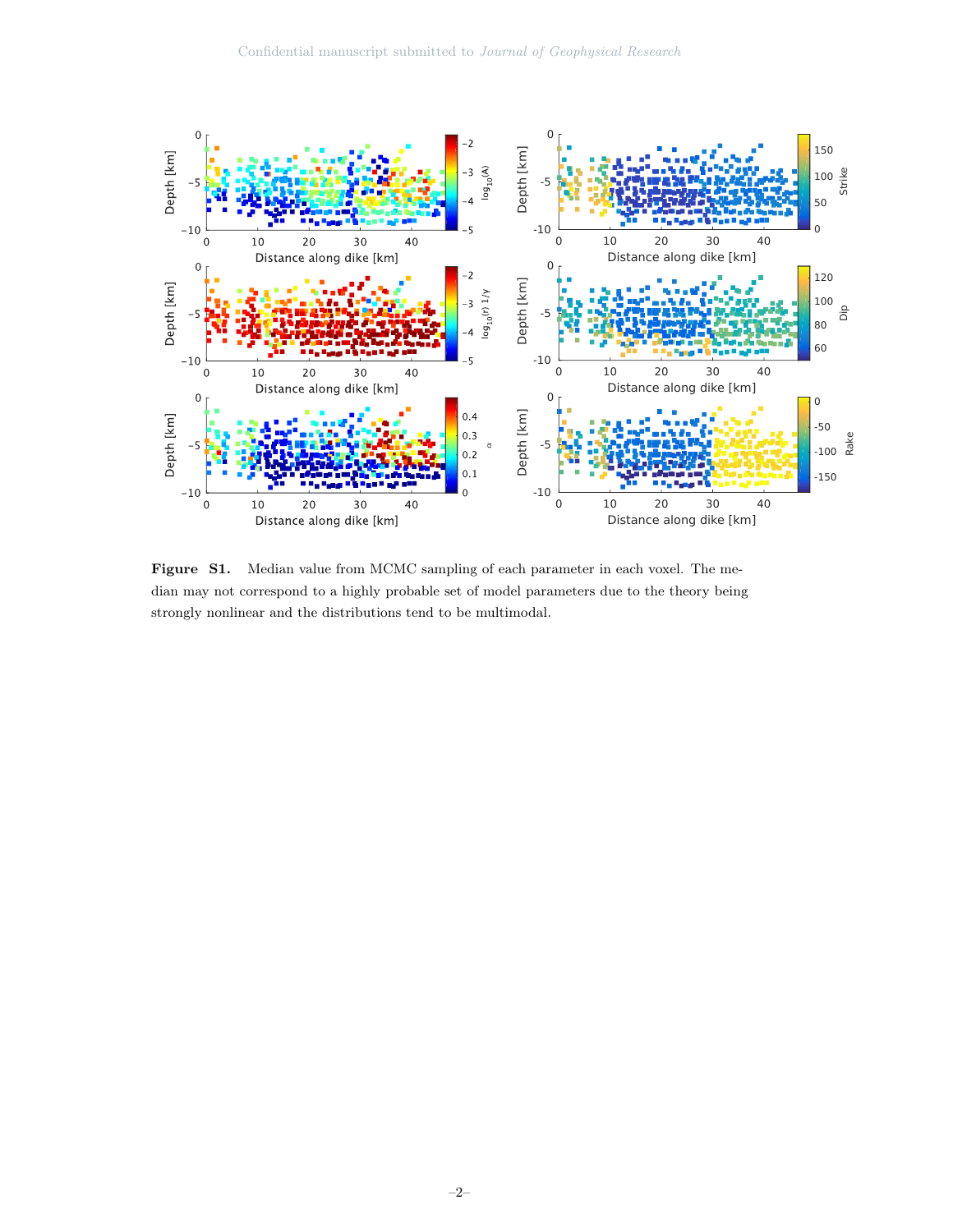

Figure S2. The 5th percentile values from the MCMC sampling of each parameter in each voxel. These values may be regarded as a lower bound of the probable range of model parameters.